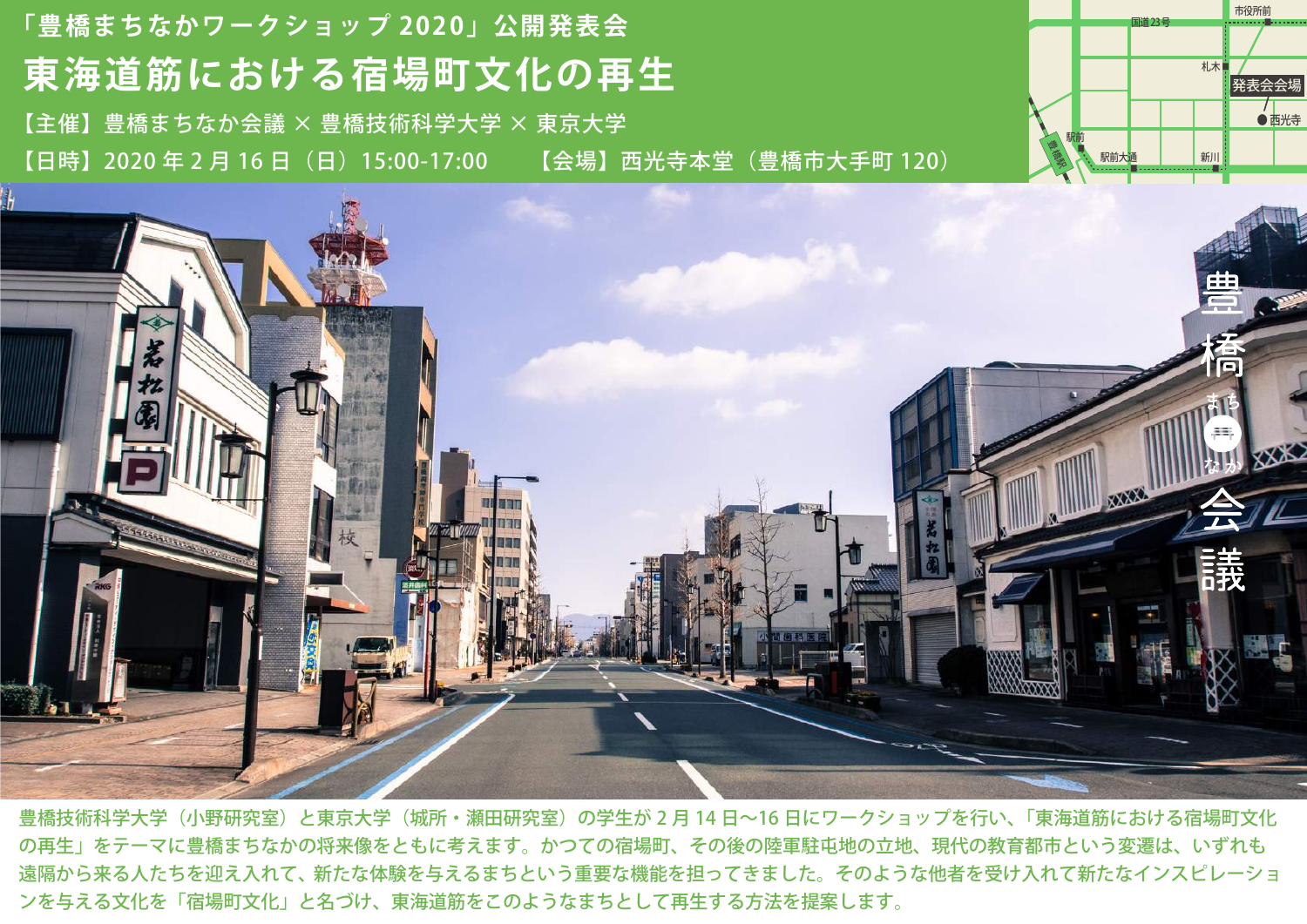## Schedule

| Fri. Feb 14          |                                                                   |
|----------------------|-------------------------------------------------------------------|
| 10:30-10:45 Guidance |                                                                   |
| 10:45-12:00 Lecture  |                                                                   |
|                      | <b>Creative Town Making</b>                                       |
|                      | Kidokoro, Tetsuo, Professor of the University of Tokyo            |
|                      | History and Situation of Toyohashi City Center                    |
|                      | Ono, Haruka, Lecturer of Toyohashi University of Technology       |
|                      | Temple's Role and Transition                                      |
|                      | Ohara, Taimei, Priest of Saiko-ji Temple                          |
|                      | To Introduce Place-Management Into the central of Toyohashi       |
|                      | Ogawa, Naoya, Secretariat of Toyohashi Machinaka Conference       |
|                      | 12:00-15:00 Lunch and Walking in a group                          |
|                      | 15:00-17:00 Group Work                                            |
|                      | 17:00-18:00 Presentation: Analysis/Concept (8 minutes per group)  |
|                      | 18:00-20:00 Small Party (self-introduction)                       |
| Sat. Feb 15          |                                                                   |
| $9:00 - 16:00$       | <b>Group Work</b>                                                 |
| 16:00-17:00          | Presentation: Concept/Proposal (8 minutes per group)              |
| Sun. Feb 16          |                                                                   |
|                      | 9:00-15:00 Group Work                                             |
|                      | 15:00-17:00 Final Presentation @ main hall (15 minutes per group) |
| 17:30-20:00          | Party                                                             |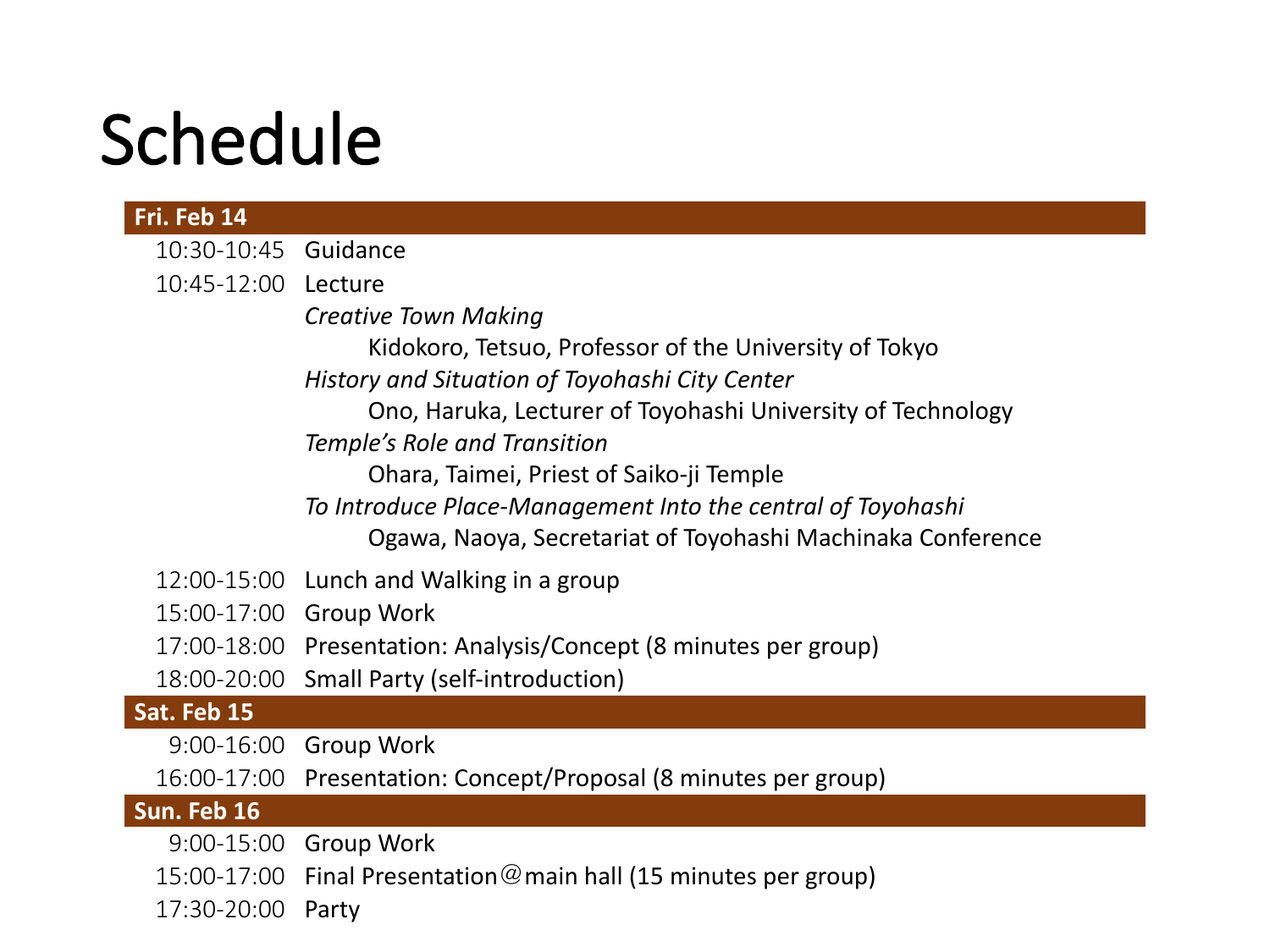| Schedule                                               |                                                                                                                                                                |                                                                                                             |
|--------------------------------------------------------|----------------------------------------------------------------------------------------------------------------------------------------------------------------|-------------------------------------------------------------------------------------------------------------|
| Sat. Feb 15                                            | <b>Venue</b>                                                                                                                                                   | <b>Note</b>                                                                                                 |
| 11:00-11:30                                            | Yamato-ya / 山とや                                                                                                                                                | Traditional Japanese musical instrument shop                                                                |
| 11:30-12:00                                            | Kinuyo / 絹代                                                                                                                                                    | Traditional Japanese sweet shop                                                                             |
| 12:30-13:00                                            | Wakamatsu-en / 若松園                                                                                                                                             | Traditional Japanese sweet shop                                                                             |
| 14:00-14:30                                            | Maruyo / 丸よ                                                                                                                                                    | Eel restaurant                                                                                              |
| Sun. Feb 16                                            | <b>Venue</b>                                                                                                                                                   | <b>Note</b>                                                                                                 |
| 11:00-11:30                                            | Montpellier / モンペリエ                                                                                                                                            | Pâtisserie                                                                                                  |
| 12:00-12:30                                            | Cuisine Bolero Azumaya / キュイジーヌ ボレロ 吾妻家                                                                                                                        | French restaurant                                                                                           |
| 15:10-15:30                                            | Saiko-ji Temple / 西光寺                                                                                                                                          |                                                                                                             |
| <b>Cuisine Bolero</b><br><b>Azumaya</b><br>$rac{1}{2}$ | Yamato-ya<br><b><i><u>Antiquinumin</u></i></b><br><b>Maruyo</b><br>Wakamatsu-en<br>Kinuyo<br>═<br>BASKESSAR<br>Neti Raleay Atsuni Lin<br><b>CERTIFICATIONS</b> | ■検討<br>电图书馆<br>ad: new<br><b>Montpellier</b><br>adaptatori in programmari in programmari<br>Saiko-ji Temple |